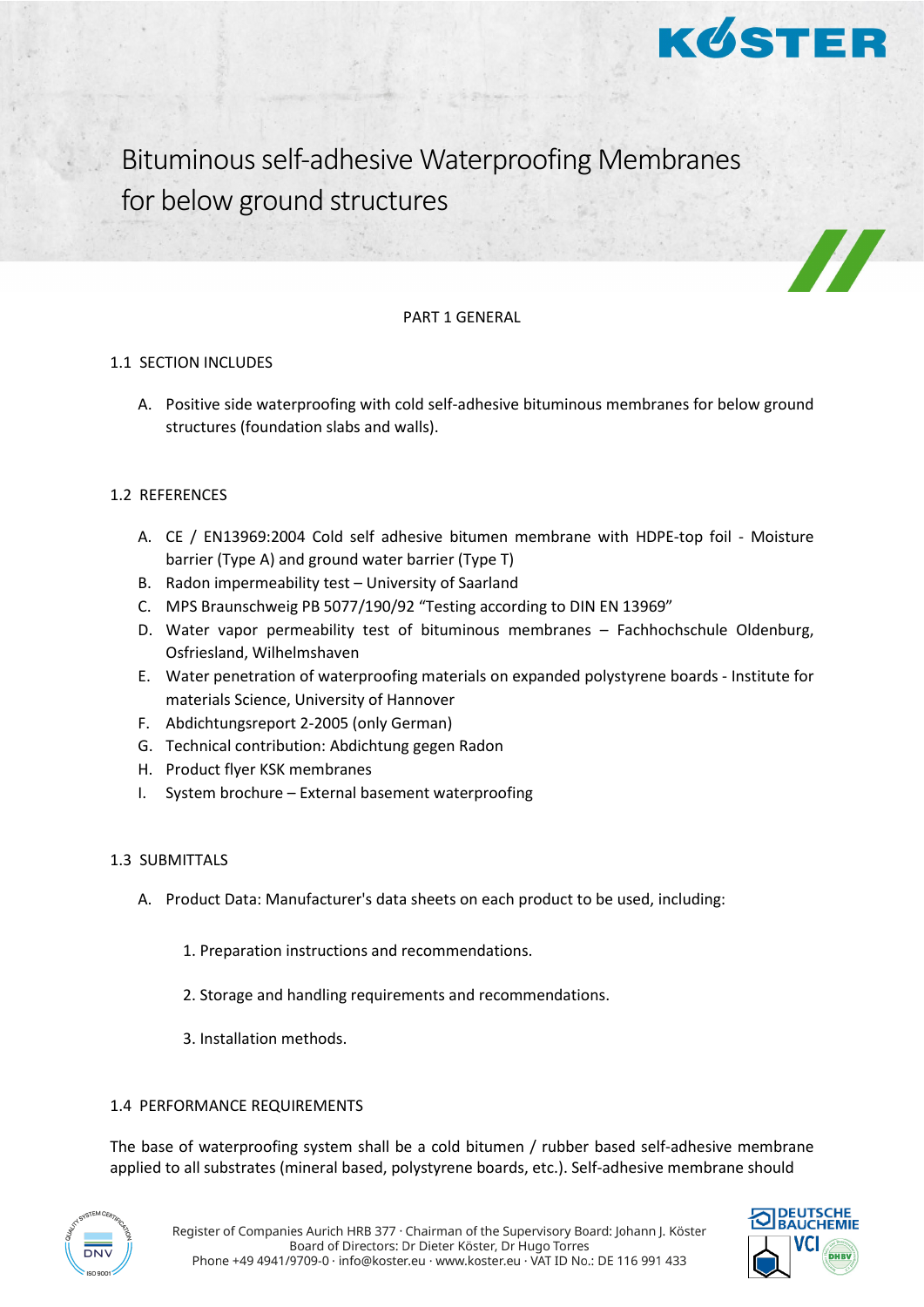



consist of a highly tear resistant, 2-layer cross-laminated polyethylene (HDPE) foil with a plastic bitumen rubber adhesive and sealing compound. Sealing membrane should be highly flexible, immediately waterproof, resistant to driving rain, and crack bridging. The waterproofing system shall be KOSTER KSK SY 15, manufactured by KOSTER Bauchemie AG, Aurich, Germany. Primer shall be a thin coat of KÖSTER KBE Liquid Film applied to the substrate. Alternatively, primers should be KÖSTER KSK Primer BL, KÖSTER Bitumen Emulsion, KÖSTER Bitumen Primer (on old bituminous layers), or KÖSTER Polysil TG 500. For detail waterproofing around the pile heads waterproofing system shall be a cement based mix containing chemicals which penetrate with moisture into the capillary tracts and activate to form crystals which close the capillaries to produce the waterproofing effect. For such purpose, cementitious waterproofing system KOSTER NB1 Grey should be used. All details, exposed edges of the waterproofing layers as well as around pipe penetrations and other junctions and endings should be waterproofed with liquid sealant KÖSTER KBE Liquid Film.

### 1.5 QUALITY ASSURANCE

A. Manufacturer Qualifications:

1. Manufacturer shall have no less than five years experience in manufacturing polymer modified bituminous and crystallizing cementitious waterproofing systems. The system shall be specifically formulated and marketed for waterproofing. System design shall not have changed for a minimum of five consecutive years prior to start of the work.

B. Installer Qualifications:

1. Applicator shall be approved by the manufacturer, experienced in surface preparation and application of the material and shall be subject to inspection and control by the manufacturer.

2. Installer shall have no less than three years experience installing the specified waterproofing systems, or have been factory certified and trained in the KOSTER Training Program.

# 1.6 DELIVERY, STORAGE, AND HANDLING

- A. Deliver products to the job site in their original unopened containers, clearly labeled with the manufacturer's name and brand designation.
- B. Store products in an approved ventilated dry area; protect from contact with soil, dampness, freezing and direct sunlight.
- C. Handle products in a manner that will prevent breakage of containers and damage to products.
- D. Liquids should not be stored in areas with temperatures over than + 30  $°C$  or below + 5°C.

# 1.7 PROJECT CONDITIONS

- A. Maintain environmental conditions (temperature, humidity, and ventilation) within limits recommended by manufacturer for optimum results. Do not install products under environmental conditions outside manufacturer's absolute limits.
	- 1. Do not apply bituminous and cementitious waterproofing to unprotected surfaces in wet weather or to surfaces on which ice, frost or water is visible.
	- 2. Do not apply bituminous and cementitious waterproofing when the temperature is lower



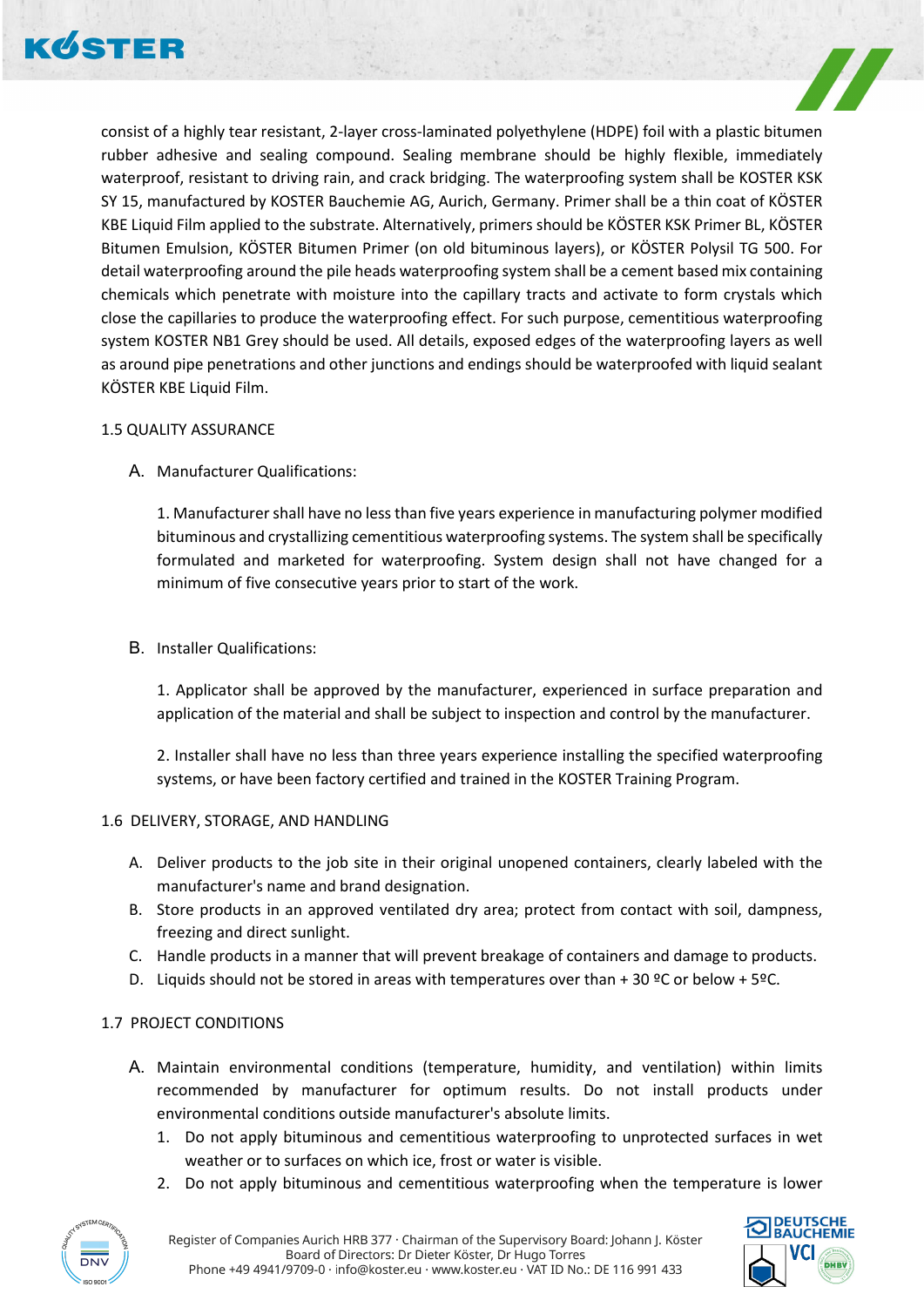

than  $+5$  °C or expected to fall below this temperature within 24 hours from time of application.

- 3. Do not apply bituminous and cementitious waterproofing in rain, snow, fog or mist.
- B. Protection: Protect bituminous and cementitious waterproofing to prevent damage from active rain for a minimum period of 24 hours from time of application. Protect bituminous waterproofing to prevent damages due to backfilling, all according to manufacturer's data sheet.

### 1.8 WARRANTY

A. Installer of waterproofing system shall provide standard installation warranty for workmanship.

#### PART 2 PRODUCTS

#### 2.1 MANUFACTURER

- A. Acceptable Manufacturer: KÖSTER BAUCHEMIE AG Dieselstraße 1-10 D-26607 Aurich Tel. 04941/9709-0 • Fax -40 • info@koester.eu • www.koester.eu
- B. Substitutions: Not permitted.
- C. Requests for substitutions will be considered in accordance with provisions section.
- D. Provide the materials of one manufacturer throughout the project as specified.

# 2.2 SYSTEM - POSITIVE SIDE WATERPROOFING WITH COLD SELF-ADHESIVE BITUMINOUS MEMBRANES FOR BELOW GROUND STRUCTURES (FOUNDATION SLABS AND WALLS)

- A. Bitumen / rubber based self-adhesive membrane cold applied to all substrates (mineral based, polystyrene boards or wood), consisted of a highly tear resistant, 2-layer cross-laminated polyethylene (HDPE) foil with a plastic bitumen / rubber adhesive and sealing compound, highly flexible, immediately waterproof, resistant to driving rain, and crack bridging.
	- 1. Product: KOSTER KSK SY 15
	- 2. Physical Properties:
		- a. Thickness: 1.5 mm.
		- b. Length: 20 m.
		- c. Width: 1.05 m.
		- d. Straightness: ≤ 20 mm / 10 m
		- e. Flammability: Class E.
		- f. Tensile strength:  $265 \pm 5$  N / 50 mm.
		- g. Elongation at break:  $255 \pm 60$  %.
		- h. Waterproof at 60 kPa: passed.
		- i. Resistance to static loads: > 20 kg.
		- j. Resistance against artificial ageing (test pressure 60 kPa): passed.
		- k. Resistance against chemicals (10 % NaCl, lime milk and 6 % sulfuric acid test pressure 60 kPa): passed.



Register of Companies Aurich HRB 377 · Chairman of the Supervisory Board: Johann J. Köster Board of Directors: Dr Dieter Köster, Dr Hugo Torres Phone +49 4941/9709-0 · info@koster.eu · www.koster.eu · VAT ID No.: DE 116 991 433

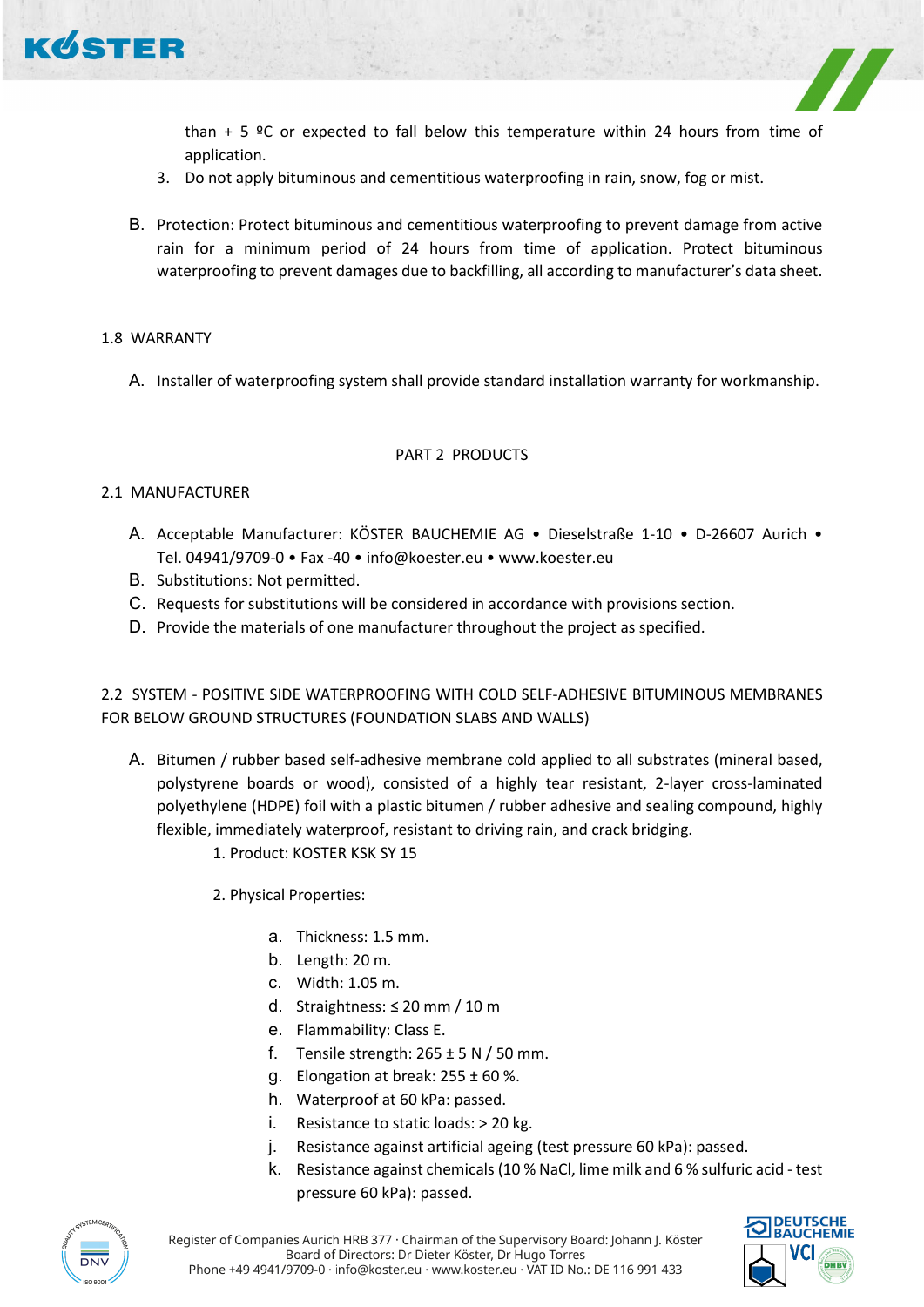



- l. Resistance to water vapor diffusion  $\mu$  (MDV): 130.000.
- m. Resistance to continued tearing lengthwide / crosswise (MDV):  $175 \pm 20$  N.
- n. Cold bending properties at 15 °C: free of cracks.
- o. Resistance of the joint seams to shearing: butt weld  $> 130 \pm 30$  N / 50 mm, 10 cm overlap > 200 ± 30 N / 50 mm

# 2.3 ADDITIONAL PRODUCTS

- A. KOSTER NB 1 Grey. Cementitious, crystallizing cement-based mix containing chemicals which penetrate with moisture into the capillary tracts and activate to form crystals which close the capillaries to produce a cementitious waterproofing system that becomes a permanent, integral part of the structure and is non-toxic, inorganic and free of added chlorides and added sodiumbased compounds. Use for positive and negative side waterproofing of pile head details and wallfloor junctions before installation of fillets.
- B. KOSTER SB Bonding Emulsion. Use where recommended by manufacturer to increase elasticity, flexibility, reduce water absorption, and improve bonding to steel. Do not use in case of drinking water contact where certification is required.
- C. KOSTER Repair Mortar Plus. Watertight, fast setting, slightly expanding repair mortar with excellent adhesion. With the addition of KÖSTER SB Bonding Emulsion, it can be used as a PCC (polymer-modified cement concrete) mortar. Use for installing fillets or levelling the surface.
- D. KOSTER KBE Liquid Film. Highly elastic, solvent-free, sealing, liquid compound with a rubber / bitumen basis, for priming and for sealing the seams and edges of KOSTER KSK membranes, and for sealing details and penetrations.
- E. KOSTER KSK Primer BL. Solvent free, polymer-modified bitumen based strongly adhesive primer for KSK membranes and Polymer Modified Bitumen Coatings. It is characterized by very good adhesion to dry and moist mineral substrates.
- F. KOSTER Bitumen Emulsion. Solvent-free, low viscous bitumen emulsion which bonds excellently to both dry and moist mineral substrates. It can be used as a primer for KÖSTER KSK Membranes or KÖSTER Polymer Modified Bitumen Coatings or waterproofing.
- G. KOSTER Bitumen Primer. Cold applied, low odor, solventcontaining bitumen primer. It contains a bonding agent admixture and displays excellent penetration properties. It acts as a dust-binder and as a bonding agent for subsequent hot or cold applied liquid bitumen coatings and selfadhesive membranes.
- H. KOSTER Universal Cleaner. Solvent free cleaning agent for bituminous materials and epoxy resins.
- I. KOSTER SD Protection and Drainage Sheet 3-400. Green HD-PE based notched protection board which combines 3 functions in one product: (1) mechanical protection of the waterproofing layer (e.g. when backfilling the construction pit) according to DIN 18195, (2) decoupling of the waterproofing layer from any ground movement, (3) the hollow core leads seepage and backwater safely to the drainage.
- J. KOSTER SD Edge Profile. Finishing profile for protection and drainage sheets.
- K. KOSTER SD Fixing Element. Steel nails and mounting heads for the fixing of protection and drainage sheets.



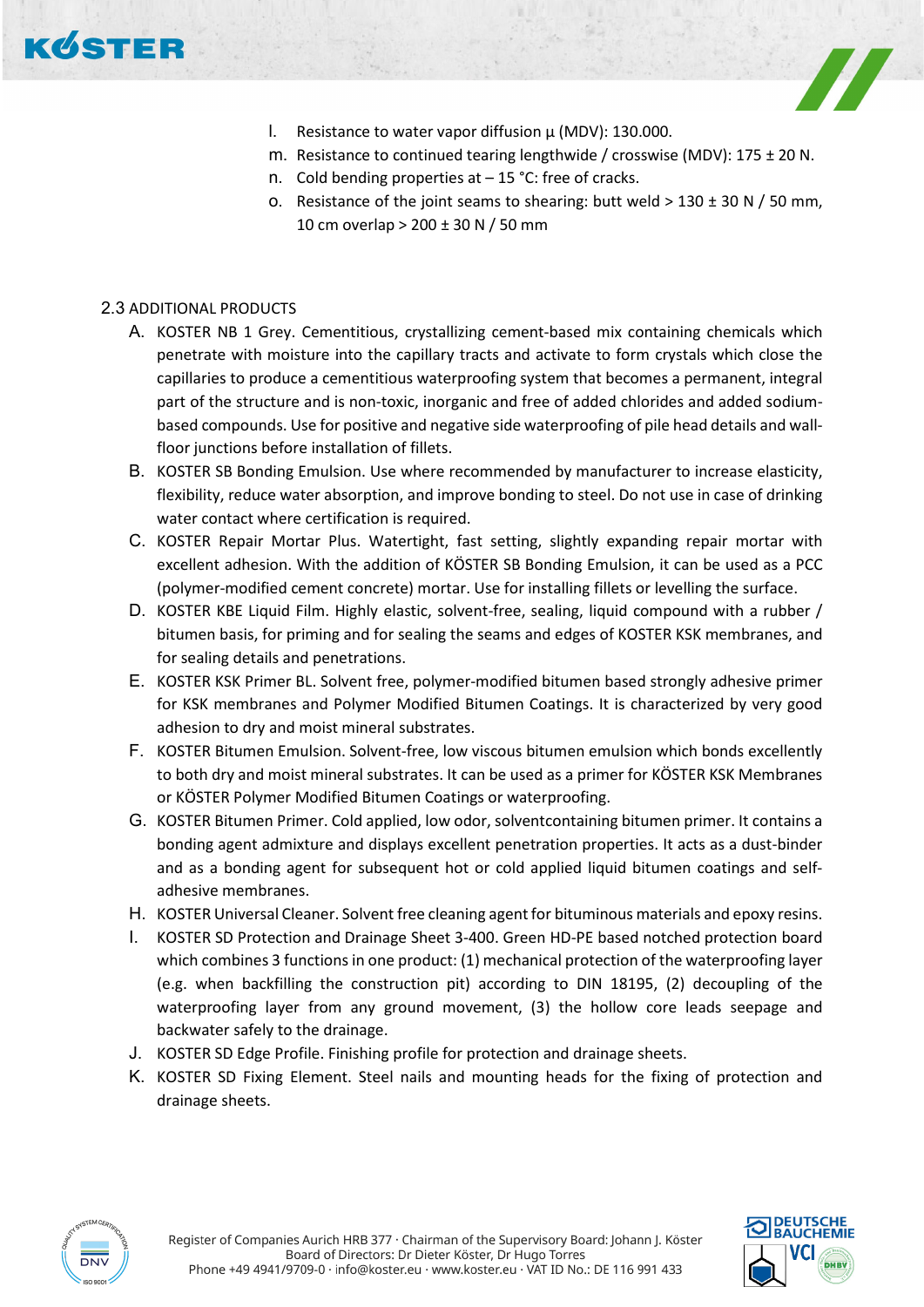

# PART 3. EXECUTION

### 3.1 EXAMINATION

- A. Do not begin installation until concrete substrates have been properly prepared.
- B. If substrate preparation is the responsibility of another installer, notify Architect of unsatisfactory preparation before proceeding.
- C. Concrete surface should be:
	- sound and solid
	- level, free of large breakouts, nests and ridges
	- absorptive
	- dry
	- clean, free of adhesion inhibiting soiling like dust, oil, grease etc.
	- free of gaping cracks
	- corners have to be broken
	- wall floor junctions have to be rounded out by the installation of fillets
	- protrusions and recesses have to be kept to a minimum

### 3.2 PREPARATION

- A. Clean surfaces thoroughly prior to installation. All concrete surfaces must be solid, sound, and free of all laitance, oils, grease, curing agents, or other foreign materials which might affect the bonding adversely.
- B. Prepare surfaces using the methods recommended by the manufacturer for achieving the best result for the substrate under the project conditions.
- C. Clean surfaces to receive bituminous or cementitious waterproofing, chip or abrasive blast to a CSP-3 (ICRI Guideline 3102R13) profile to remove defective materials and foreign matter such as paint, dirt, grease, curing agents, form release agents, and mineral salts. Suitable surface cleaning method is cleaning with water jet (300 to 500 bar). In case there is form work release oil on the surface, apply a suitable detergent to the surface before cleaning with the water jet.
- D. If concrete surface has been previously treated with other agents, notify manufacturer before proceeding.
- E. Repair cracks, expansion joints, control Joints, and open surface honeycombs.
	- 1. Use KOSTER SB Bonding Emulsion with manufacturer approved concrete repair materials. (Such as the KOSTER Repair Mortar Plus). Comply with requirements listed in manufacturer's technical data information. No exceptions.
	- 2. Moving joints and cracks are treated and detailed as expansion joints. Install an elastic sealant and corresponding primer in accordance with sealant manufacturer's instructions.
- F. Honeycombed areas, cavities, recesses and chipped out areas where form ties have been cut or removed must be routed/bush hammered to sound base and repaired according to manufacturer's instructions and patched flush with KOSTER Repair Mortar Plus with 20 % KÖSTER SB Bonding Emulsion added to the mixing water.
- G. Uneven surfaces must be first rendered flush with KOSTER Repair Mortar Plus with 20 % KÖSTER SB Bonding Emulsion added to the mixing water.
- H. Fillets and Coves between Horizontal and Vertical Areas: In order to reduce the tensions on the waterproofing layer, 90° angles at wall-floor junction must be rounded out by the installation of fillets. Mortar fillets should be made out of KÖSTER Repair Mortar Plus with 20 % KÖSTER SB



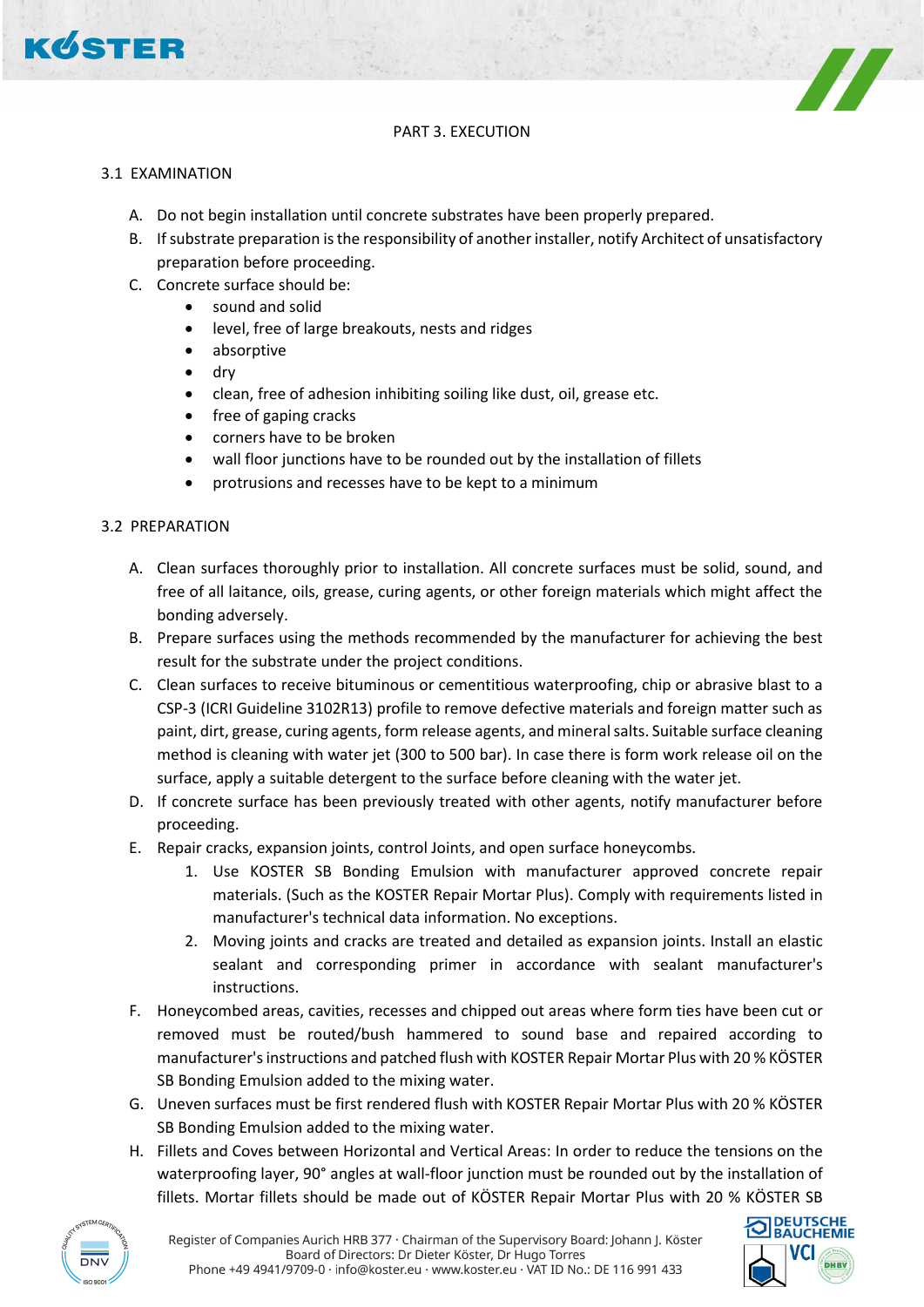

Bonding Emulsion added to the mixing water. Rounded mortar fillets should have a leg length of 4 to 6 cm.

- I. Where fillets or coves are specified it is desirable that the cementitious waterproofing be applied behind the cove strip (such as KOSTER NB 1 Grey).
- J. Breaking the corners: To prevent damage to the membrane due to mechanical stresses, all corners need to be broken at a 45° angle with a grinding tool. In new construction it is recommended to install a triangular wooden molding onto the top edge of the form work for the foundation slab.

# 3.3 INSTALLATION - POSITIVE SIDE WATERPROOFING WITH COLD SELF-ADHESIVE BITUMINOUS MEMBRANES FOR BELOW GROUND STRUCTURES (FOUNDATION SLABS AND WALLS)

- A. Install in accordance with manufacturer's instructions.
- B. Application Priming the surface:
	- 1. Cementitious fillets must have dried completely before primers are applied.
	- 2. Priming the substrate: As a primer a thin coat of KÖSTER KBE Liquid Foil is applied to the substrate (Consumption: approx. 250 – 500 g / m<sup>2</sup>). Alternatively, KÖSTER Primer BL, KÖSTER Bitumen Emulsion, KÖSTER Bitumen Primer (on old bituminous layers), or KÖSTER Polysil TG 500 can be used for priming. The priming layer must be allowed to dry completely. Apply the membrane on the same day.
	- 3. When bonding the membranes onto the substrate on the same day on which the primer was applied, check and make sure that no condensate has formed on the surface.
	- 4. Bonding the membranes too early onto a surface which was primed with a solvent-containing primer which has not fully dried can lead to damages of the waterporoofing.
	- 5. Metal substrates e.g. not corroded zinc, copper etc. as well as plastics do not need to be primed.
- C. Application General:
	- 1. Do not apply KOSTER KSK SY 15 and / or cementitous products at temperatures below + 5 °C.
	- 2. When applying, firmly press the applied membranes onto the substrate, avoiding trapping air and creating creases. All air bubbles should be repaired by puncturing air filled bubble, squeezing out the air through the hole, patching the puncture with a piece of membrane and sealing the patch with KOSTER KBE Liquid Film.
	- 3. When applying KOSTER KSK membranes to the area, make sure to overlap the previously applied membrane by a minimum of 5 cm.
	- 4. All overlappings of membranes must be pressed together using a roller (such as KOSTER Rubber Hand Roller).
	- 5. Touch-up, repair or replace damaged products before Substantial Completion.
- D. Application New construction horizontal waterproofing:
	- 1. Onto the excavated construction pit a geotextile layer is installed to separate the soil from the gravel.
	- 2. A compacted layer of gravel is installed and covered with PE foil before starting the concrete work to prevent concrete from filling the compacted gravel.



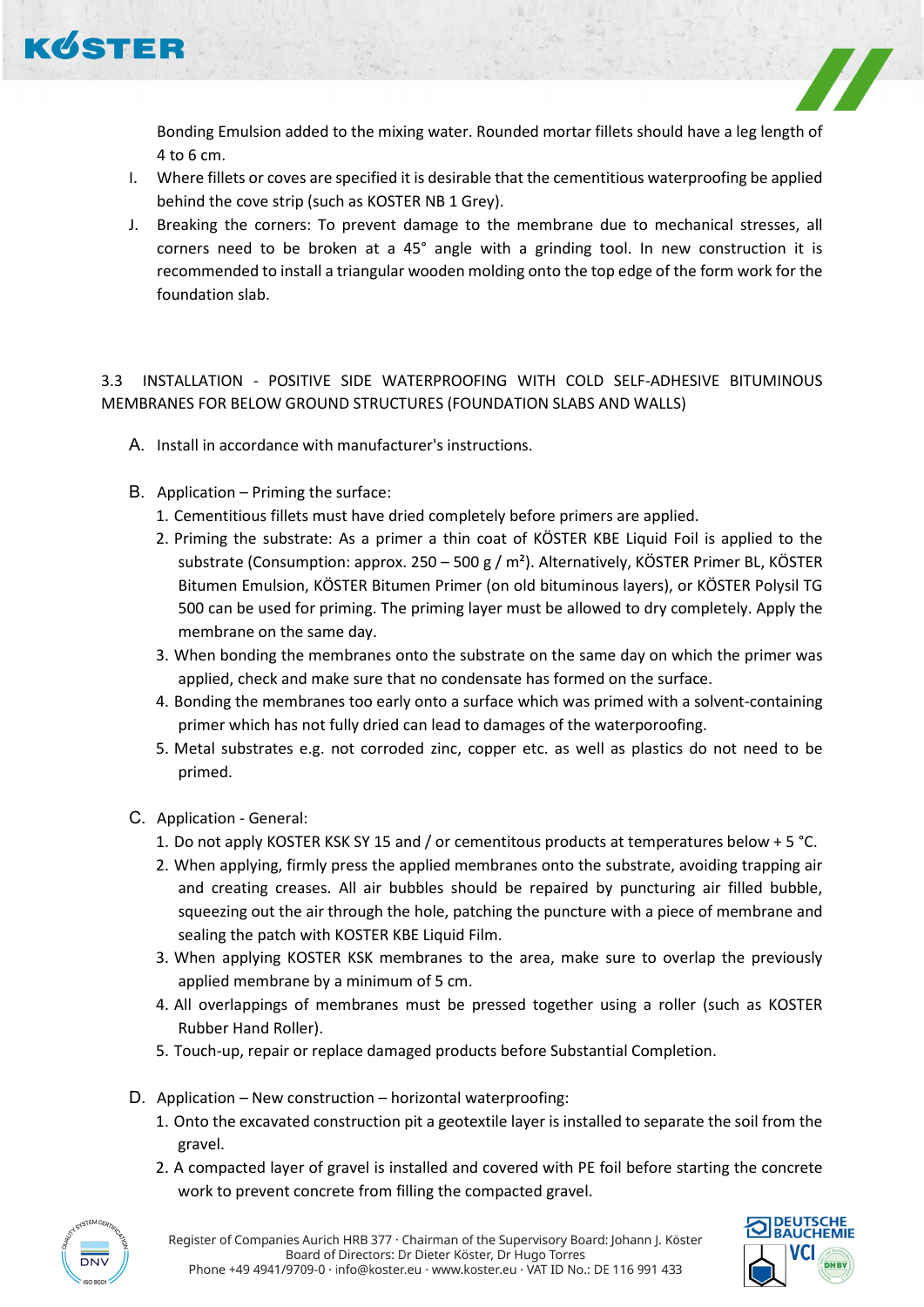

- 3. Install a triangular wooden molding onto the inside top edge of the one-sided formwork, this will save time because the edges of the foundation plate will not have to be broken when installing the area waterproofing.
- 4. A 30 cm wide strip of KÖSTER KSK SY 15 membrane is attached to the formwork as corner reinforcement. When using wooden formwork it is stapled along its top edge onto the form. The adhesive side of the KSK must face inwards. Remove the protection foil before pouring the blinding layer of concrete.
- 5. The blinding layer of 10 cm unreinforced concrete is then poured.
- 6. After drying of blinding concrete layer, all the pile head details and reinforcement penetrations details should be waterproofed against ground moisture, and non-pressurized and pressurized water using cementitous mineral waterproofing with subsequently crystallizing agents (such as KOSTER NB 1 Grey). After removing of all protrusions and cleaning the pile head, surface between reinforcement is smoothed with KOSTER Repair Mortar Plus and fillets are installed between pile-head and blinding concrete layer with the same mortar. Complete surface of pile head together with an additional position of future overlap with KSK membrane on blinding layer (minimum of 10-15 cm) is than waterproofed with KOSTER NB 1 Grey, in 2-3 layers by brush.
- 7. Complete surface should be primed with an adequate primer before installing membrane.
- 8. Fold the rest of the strip down and attach it to the blinding layer.
- 9. The membrane is rolled out, cut to the desired size and rolled up again. Cutting the membrane to size is facilitated by placing a piece of wood or a metal straight edge on the membrane as a back brace to cut against. Roll out membranes or pre-cut pieces in a length of approx. 50 – 80 cm, remove approx. 30 – 50 cm of the backing paper at the beginning of the membrane and press the exposed adhesive layer onto the substrate beginning from the middle. Avoid trapping air and creating creases. Pull the backing paper through from under the roll and pull it off while unrolling the membrane. Firmly press the applied membranes onto the substrate.
- 10.After the whole area is waterproofed with KÖSTER KSK SY 15 membrane, cover the area waterproofing with two layers of PE-foil to act as a gliding layer and then a 5 cm protective screed of unreinforced concrete is installed. On such prepared protection layer, the foundation slab and the rising walls can now be built.
- E. Application New construction vertical waterproofing:
	- 1. When the rising walls are installed the fillet area can be waterproofed. Waterproof the wallfloor junction first with KÖSTER NB 1 Grey.
	- 2. Then install a rounded fillet made of KÖSTER Repair Mortar Plus. Use a trowel to place the mortar in the fillet area, then use a fillet trowel or a piece of pipe to round out the fillet.
	- 3. Perform any necessary concrete repair. Apply an appropriate primer to all surfaces which are to receive KÖSTER KSK SY 15 membrane. The applied primer must be fully cured. The adhesion is sufficient if the membrane can only be removed from the substrate by use of force. A preliminary test is recommended. Do not apply the membrane when condensate has formed on the surface of the primer, e. g. in the morning hours. After priming the substrate the vertical area waterproofing can be installed.
	- 4. Attach the vertical area waterproofing layer to the rest of the membrane strip at the bottom.
	- 5. All interior and exterior corners are reinforced by applying pre-cut membrane pieces approximately 30 cm wide. Remove the backing paper just before applying the membrane to the surface.